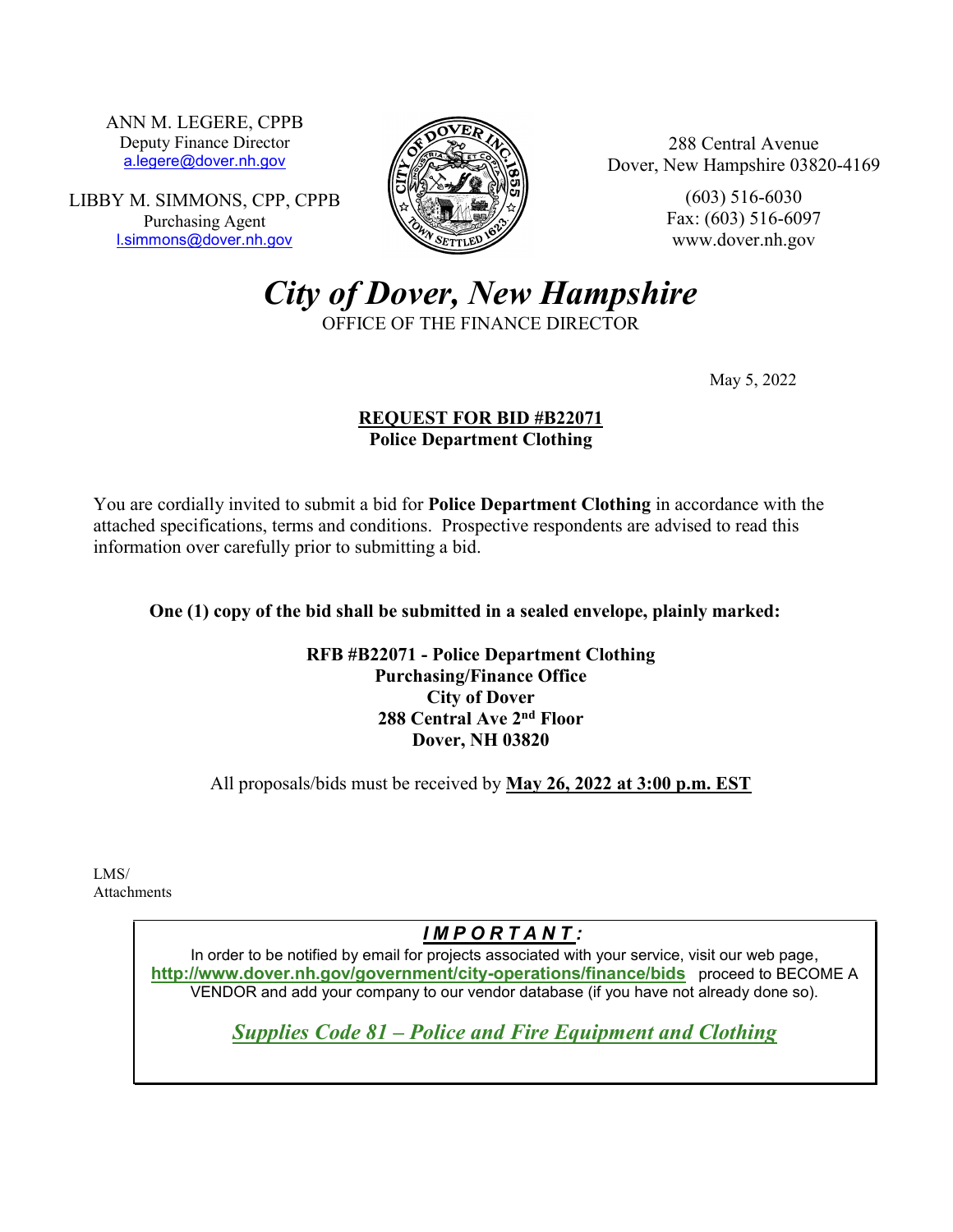

# **I. INTRODUCTION**

The City of Dover is requesting pricing and availability of police department clothing as outlined in the specifications listed.

### **II. GENERAL REQUIREMENTS**

The City of Dover reserves the right to waive any formality, informality, information and/or errors in the proposals submitted and the right to reject any or all proposals at its discretion and to accept the proposal which will be in the best interest of the City; or to purchase on the open market if it is considered in the best interest of the City to do so.

Any questions or inquiries must be submitted in writing, and, in order to be considered, must be received by the Purchasing Agent  $(l.simmons@dover.nh.gov)$  no later than seven (7) calendar days before the Request for Proposals due date and time. Any changes to the Request for Proposals will be provided to all Proposers of record.

# **No Late, Emailed or Faxed proposals will be accepted.**

While the City hopes to acquire all the clothing from one (1) vendor, it does reserve the right to split the award between several different vendors if it is financially advantageous to do so. Respondents should submit price quotes with this qualification in mind.

Quantities given are estimates only, vendor is not guaranteed that these exact quantities will be purchased. When supplying a substitute item, please spell out product description and price. Upon request, the City will want to see samples for any substituted item(s) prior to awarding bid.

### **III. PROJECT REQUIREMENTS**

- Pricing must be submitted on the **Attachment C**: Bid Specification Schedule 2022/2023 for ease of comparison.
- **Pricing must also include delivery/shipping costs to the Dover Police Station located at 46 Chestnut Street, Dover, NH. Items will be purchased as needed.**
- **Prices shall hold for one year beginning June 8, 2022.**
- Vendor may be asked to provide samples of items submitted (as equivalent) if they are not familiar to the Police Department.
- No substitutions will be accepted on items listed as **(No Substitution)**.
- Contact information Signature page along with references must also be included in reply.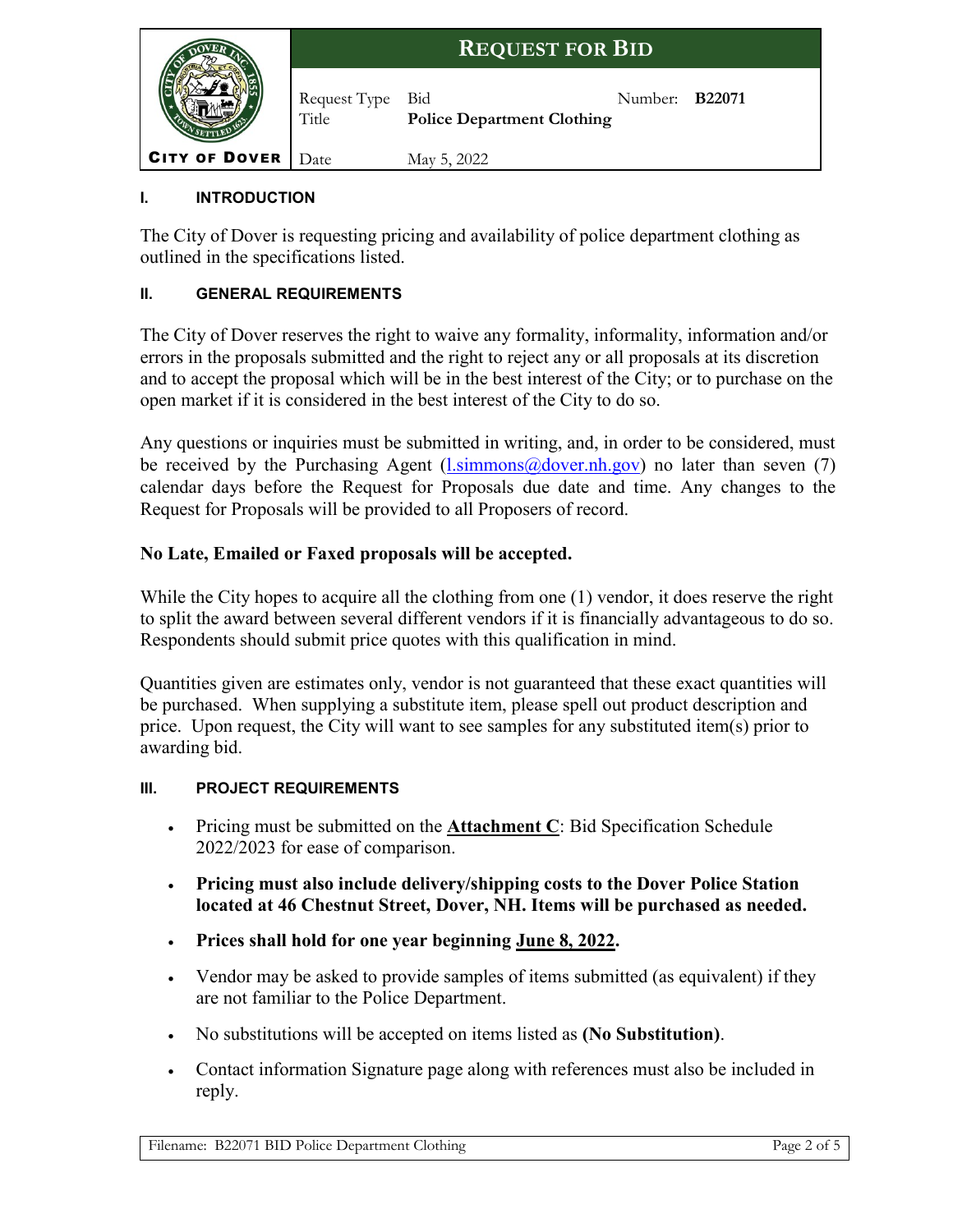

# **IV. INFORMATION AVAILABLE**

Attachment A: General Terms and Conditions Attachment B: City of Dover Sample Agreement Attachment C: Bid Specification Schedule, 2022/2023

Any exceptions to the terms and conditions of any of the attachments shall be submitted with the proposal in order to be considered.

### **V. TIMELINE**

The award/rates shall begin **June 8, 2022** and remain for one year.

#### **VI. SUBMITTAL REQUIREMENTS (any missing items may result in rejection of the proposal)**

#### **Cost Proposal**

Please submit costs on Attachment C – Bid Specification Schedule, 2022/2023

### **References**

Recent names and phone number information must be provided for at least three (3) other customers for whom these types of services have been successfully provided.

| ∼<br>ـ ت |  |
|----------|--|
| ∼<br>J . |  |

### **Exclude and Preclude Russian-Related Purchases**

The City shall only purchase from, and or enter agreement with, vendors or suppliers who can, and are willing to, certify that (i) their products do not contain materials or components manufactured by companies, entities, or businesses located in Russia and (ii) that the vendor or supplier is not owned wholly or in part by the Russian government, a Russian agency or political subdivision, a Russian-owned company, a Russian-owned entity, a Russian state enterprise, a Russian-owned business located in Russia, or any other Russian-owned or Russian-controlled interests or subsidiary located in Russia. By responding to this proposal, the vendor and or supplier is providing an affirmative certification to these terms.

### **Other**

The City of Dover supports the concept of purchasing products that are biodegradable, can be or have been recycled, or are environmentally sound. Due consideration will be given to the purchase of such products. If you are bidding on any such products which qualify, please so indicate in a cover sheet by item number and description.

Filename: B22071 BID Police Department Clothing Page 3 of 5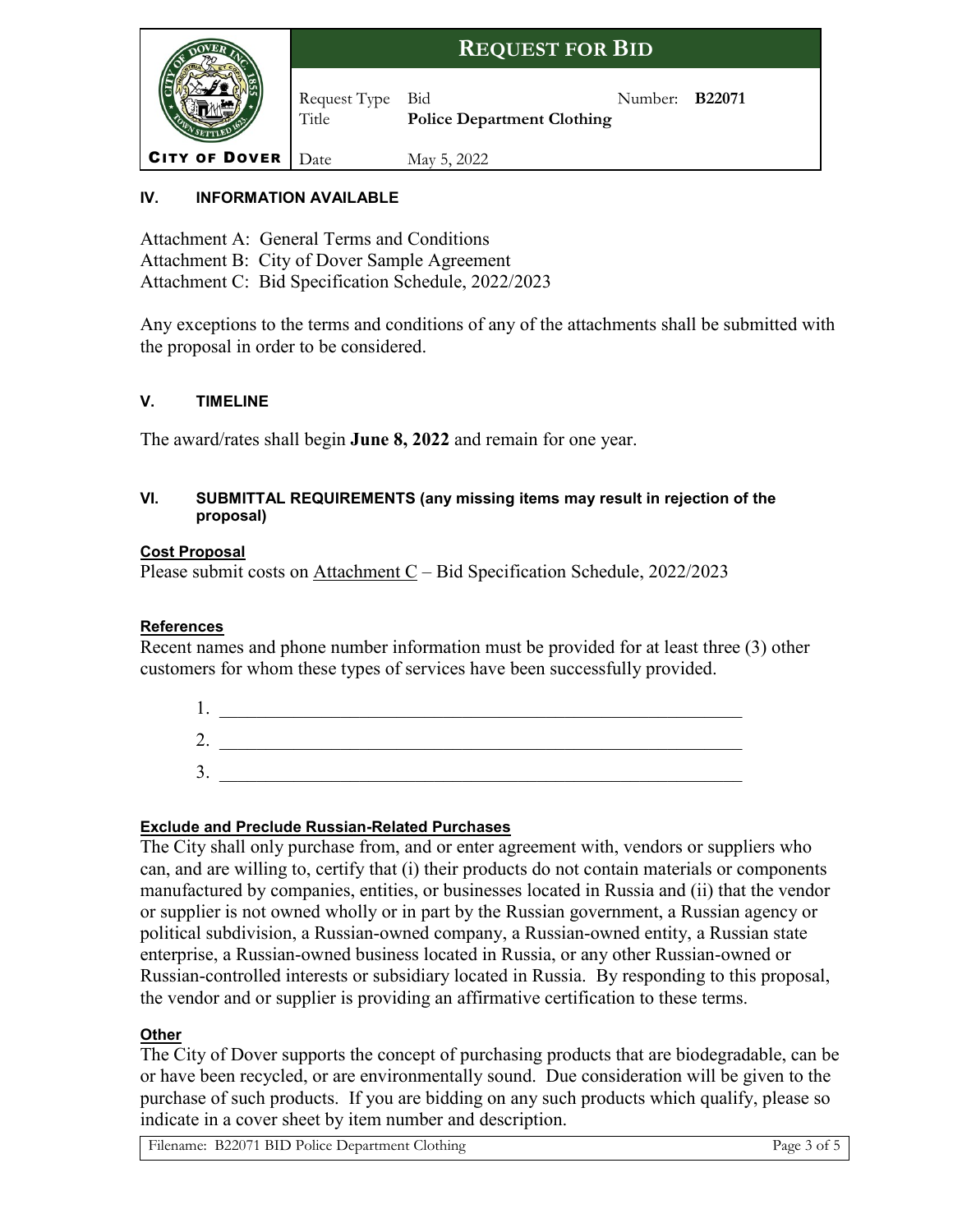|                                   |                           | <b>REQUEST FOR BID</b>            |                       |  |
|-----------------------------------|---------------------------|-----------------------------------|-----------------------|--|
|                                   | Request Type Bid<br>Title | <b>Police Department Clothing</b> | Number: <b>B22071</b> |  |
| <b>CITY OF DOVER</b> $\vert$ Date |                           | May 5, 2022                       |                       |  |

### **VII. SELECTION**

Vendor selection will include, but are not limited to the following:

- Experience of the firm and individuals on similar projects
- Approach for completing the orders
- References from like work experiences
- Proposal Costs
- Commitment to Project timeline
- Any other criteria determined appropriate by the City

*CONTACT INFORMATION: Proposer must complete the following: By signing this proposal form you are attesting to your awareness and agreement with proposal terms and conditions. I certify that I am authorized to sign this form for the Proposer.*

| <b>Official Entity Name</b> | <b>FOB Information: Dover NH</b> |  |
|-----------------------------|----------------------------------|--|
| <b>Address:</b>             |                                  |  |
| City, State, Zip            |                                  |  |
| <b>Email address:</b>       | <b>State of</b><br>Incorporation |  |
| Date:                       | <b>SSN or EIN:</b>               |  |
| Telephone #:                | Fax #:                           |  |
| Signature:                  | Title:                           |  |

*We, the undersigned have declined to submit a proposal for:* 

*Insufficient time to respond*

*We do not offer this product or service*

*Our schedule would not permit us to perform*

- *Unable to meet specifications*
- *Unable to meet bond requirements*
- *Unable to meet insurance requirements*
- *Specifications to stringent (explain below)*
- *Other*

\_\_\_\_\_\_\_\_\_\_\_\_\_\_\_\_\_\_\_\_\_\_\_\_\_\_\_\_\_\_\_\_\_\_\_\_\_\_\_\_\_\_\_\_\_\_\_\_\_\_\_\_\_\_\_\_\_\_\_\_\_ NO BID